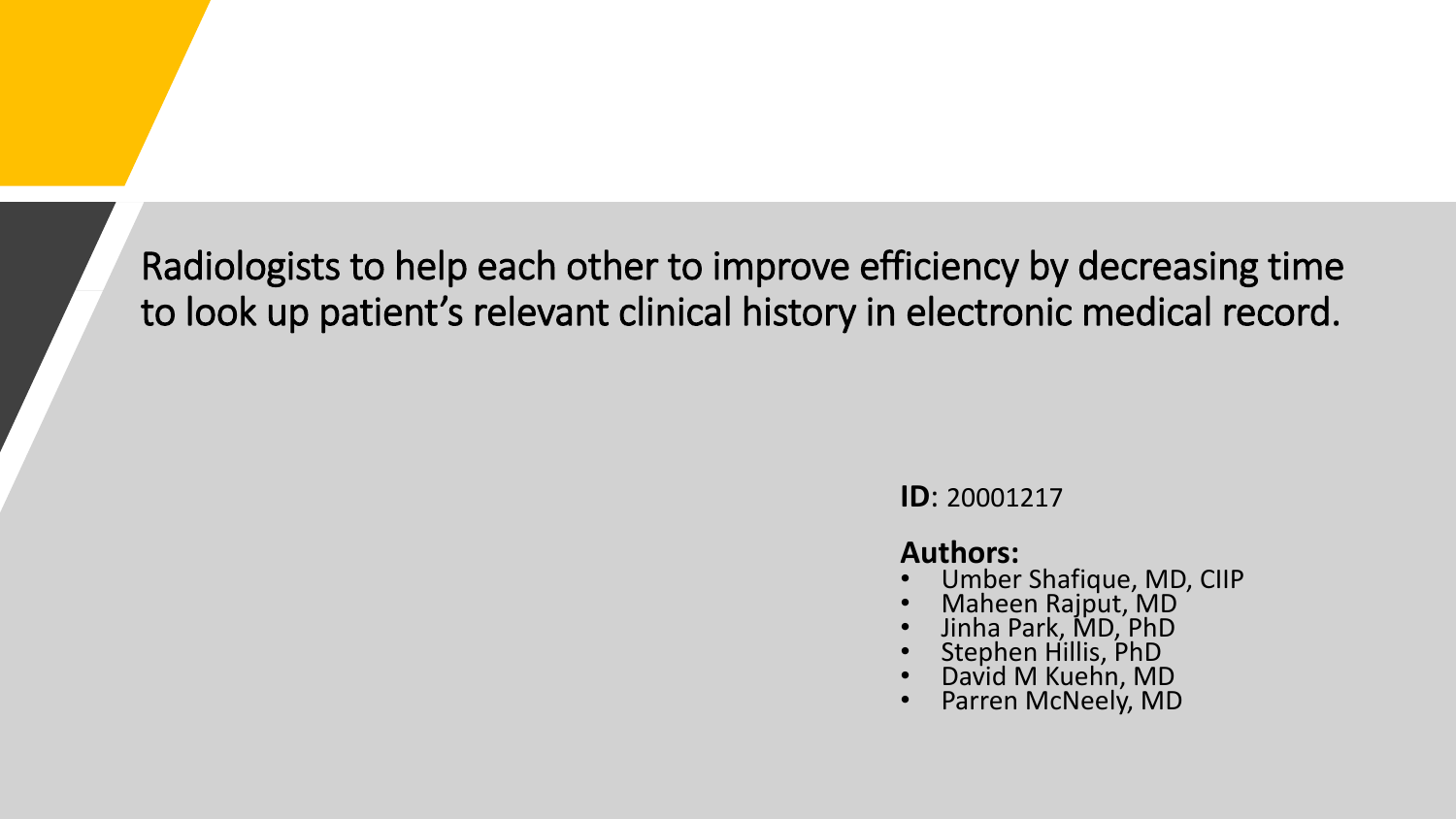### Purpose:

- The aim of the study is to prove that it takes less time to look up relevant clinical history from electronic medical record (EMR), if the information is already provided in a specific space in the EMR by a fellow radiologist. This space is easily viewable and editable by an interpreting radiologist. It is recommended that pertinent history be placed in this space and subsequently be updated by fellow radiologists after each complex imaging exam.
- The time needed to gather this information is one of the factors contributing to increase in turn around time for radiologists. Patient's with complex oncological and surgical histories need frequent imaging and every time a radiologist may spend significant amount of time to look up the same clinical information as his/her peers.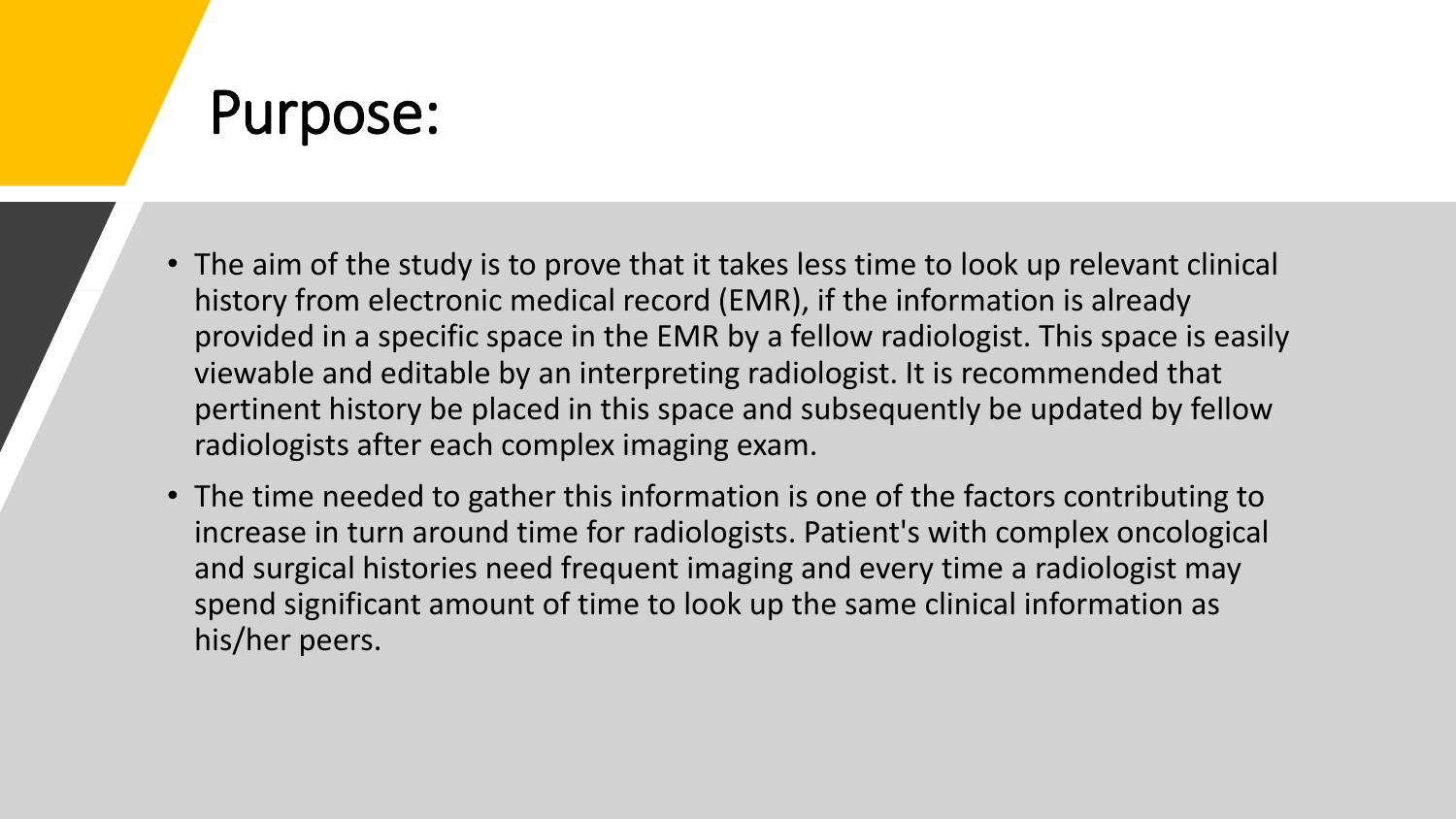# Materials and Methods:

- In collaboration with ACMIO (Assistant chief medical officer) and Radiant Epic team, a space labelled as "Specialty Comments" was added to the SNAPSHOT of patient's charts in EMR (Fig.1). The Specialty Comment was available, viewed and edited by radiologist's logged in through radiology department. For our research purpose the specialty comment was labelled as boxed history as a variable for data analysis. If the history was not provided in that space, then it was labelled as without boxed history.
- Inclusion criteria included outdoor, adult patients with oncological histories undergoing CT chest, abdomen and pelvis with IV contrast. The time to look up history were documented in total minutes and seconds, when the boxed history was provided as well as when the boxed history was not available, and the interpreting radiologist had to search the EMR to gather the relevant information. The stopwatch function of a smart phone was used to calculate time in minutes and seconds.
- A general guideline was provided for obtaining pertinent clinical history (Fig.2). It included the type of cancer, time of diagnosis followed by treatment or recurrences with their dates. Additional complex procedures with dates, for e.g. biopsies, surgeries, drain placement or removal as well as path results were to be included as deemed necessary. The reason for obtaining the current study was one of the last factors.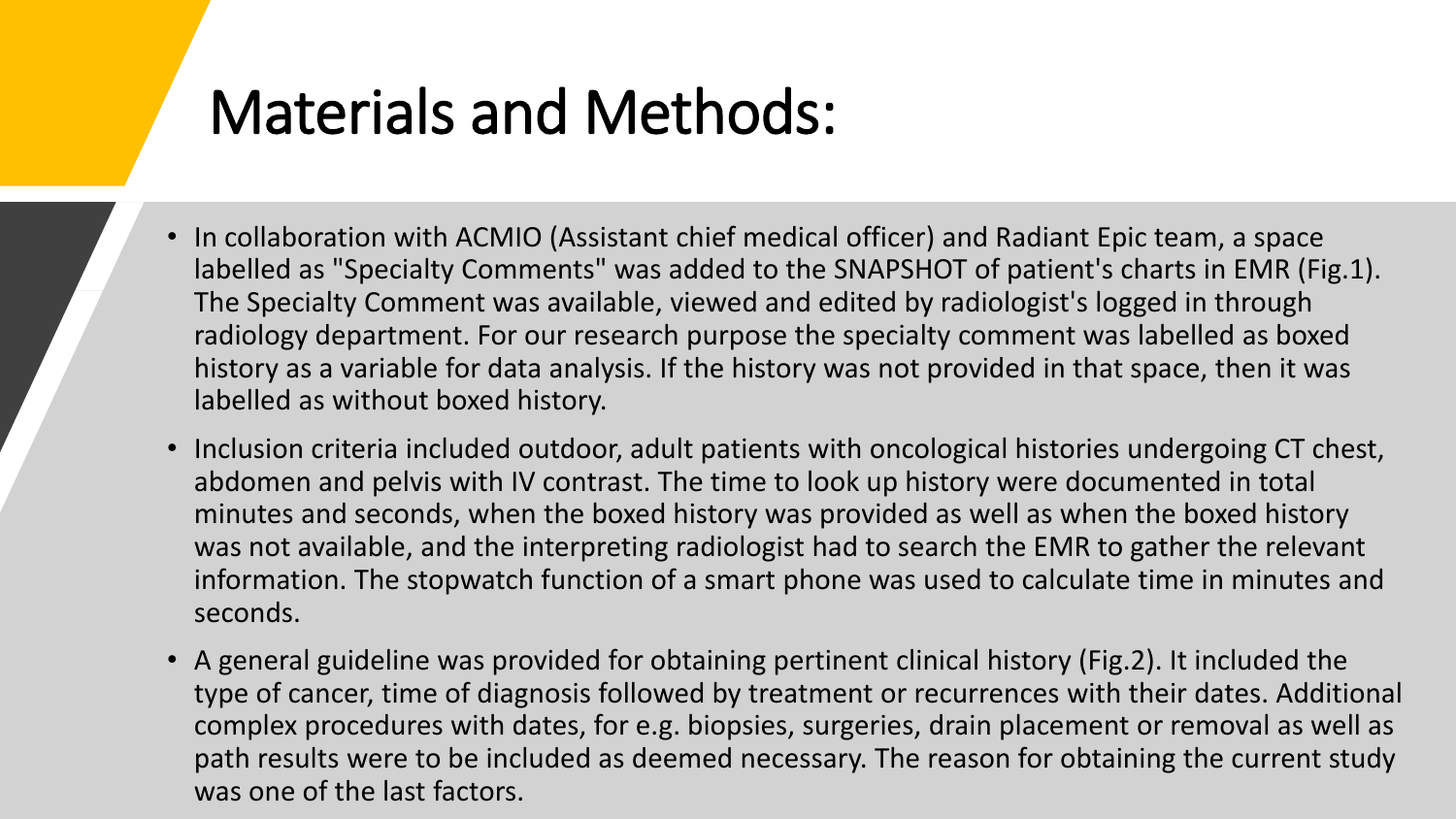| Epic v                                                              | ver Protocol Work List / Chart I Study Review © Study History · E Patient Lists I My Reports © Recent Studies Report in Schedule 2 Protocol | >> → ♪ ↑ Tools → ⊞ Smartweb A Print → B Log Out                                                                                                                                                 |  |  |  |
|---------------------------------------------------------------------|---------------------------------------------------------------------------------------------------------------------------------------------|-------------------------------------------------------------------------------------------------------------------------------------------------------------------------------------------------|--|--|--|
| $\qquad \qquad \blacksquare$<br>$\overline{\Delta \mathbf{b}}$<br>ക |                                                                                                                                             | EpicCare<br>earch                                                                                                                                                                               |  |  |  |
| $\leftarrow$ $\Rightarrow$<br><b>SnapShot</b>                       | <b>VapShot with Recent Visits</b>                                                                                                           |                                                                                                                                                                                                 |  |  |  |
| Chart Review                                                        | G<br>By SnapShot with Recent Visits 2 Snapshot 2 Rad 2 Technologist Documentation 2 Notes<br>Q                                              | S/Studies 国 Meds w/Allergies 国 Hx/PL More +<br>SnapShot with Recent<br>咰<br>Taspirin chewable tablet                                                                                            |  |  |  |
| Care Everywh                                                        | Edit<br><b>Specialty Comments</b><br><b>Show All</b>                                                                                        | ⌒<br>baclofen (LIORESAL) 10 MG tablet<br>∓ bumetanide (BUMEX) 2 MG tablet<br>calcium carbonate (TUMS) 500 mg (200 mg calcium) chewable tablet<br>cholecalciferol, vitamin D3, 1,000 unit tablet |  |  |  |
| Order Inquiry                                                       | Report<br>No comments regarding your specialty                                                                                              |                                                                                                                                                                                                 |  |  |  |
| Review Flows                                                        | Edit<br><b>Family Comments</b>                                                                                                              | cyanocobalamin (VITAMIN B-12) 1000 MCG tablet                                                                                                                                                   |  |  |  |
| Results Review                                                      | None                                                                                                                                        | diphenhydrAMINE (BENADRYL) 25 mg tablet                                                                                                                                                         |  |  |  |
|                                                                     |                                                                                                                                             | emollient combination (LUBRIDERM) lotion                                                                                                                                                        |  |  |  |
| Allergies                                                           | $\rightarrow$ $\sim$<br><b>Family History</b><br>৩                                                                                          | famotidine (PEPCID) 20 MG tablet                                                                                                                                                                |  |  |  |
| History<br>Problem List                                             | Heart disease<br>Father<br>Deceased                                                                                                         | quaiFENesin (ROBITUSSIN) 100 mg/5 mL Liqd                                                                                                                                                       |  |  |  |
| Implants                                                            | Heart disease<br>Mother<br>Deceased                                                                                                         | HYDROcodone-acetaminophen (NORCO) 5-325 mg per tablet<br>ipratropium-albuterol (DUO-NEB) 0.5 mg-3 mg(2.5 mg base)/3 mL nebulizer solution                                                       |  |  |  |
|                                                                     |                                                                                                                                             | loratadine (CLARITIN) 10 mg tablet                                                                                                                                                              |  |  |  |
| Demographics                                                        |                                                                                                                                             | magnesium oxide 400 mg magnesium Tab                                                                                                                                                            |  |  |  |
| Letters                                                             |                                                                                                                                             | ₮ metoprolol tartrate (LOPRESSOR) 50 MG Immediate Release tablet                                                                                                                                |  |  |  |
|                                                                     |                                                                                                                                             | miconazole nitrate (SECURA EXTRA THICK ANTIFUNGAL) 2 % cream                                                                                                                                    |  |  |  |
|                                                                     |                                                                                                                                             | polyethylene glycol (MIRALAX) 17 gram packet                                                                                                                                                    |  |  |  |
|                                                                     |                                                                                                                                             | senna-docusate (SENNA-PLUS) 8.6-50 mg tablet<br>warfarin (COUMADIN) 1 mg tablet                                                                                                                 |  |  |  |
|                                                                     |                                                                                                                                             | warfarin (COUMADIN) 2 mg tablet                                                                                                                                                                 |  |  |  |
|                                                                     |                                                                                                                                             | <b>Immunizations/Injections</b>                                                                                                                                                                 |  |  |  |
| € Customize                                                         |                                                                                                                                             | Influenza, injectable, quadrivalent, preservative free 12/8/2016, 9/25/2015                                                                                                                     |  |  |  |
| More $\rightarrow$                                                  |                                                                                                                                             | Influenza, seasonal, injectable 10/5/2012, 11/2/2011                                                                                                                                            |  |  |  |

(Fig. 1). The dashboard on EMR (EPIC) shows the snapshot of the patient's information. The yellow arrow indicates the specialty comment that can be edited by the radiologist. The red arrow points towards the edit button to document the findings.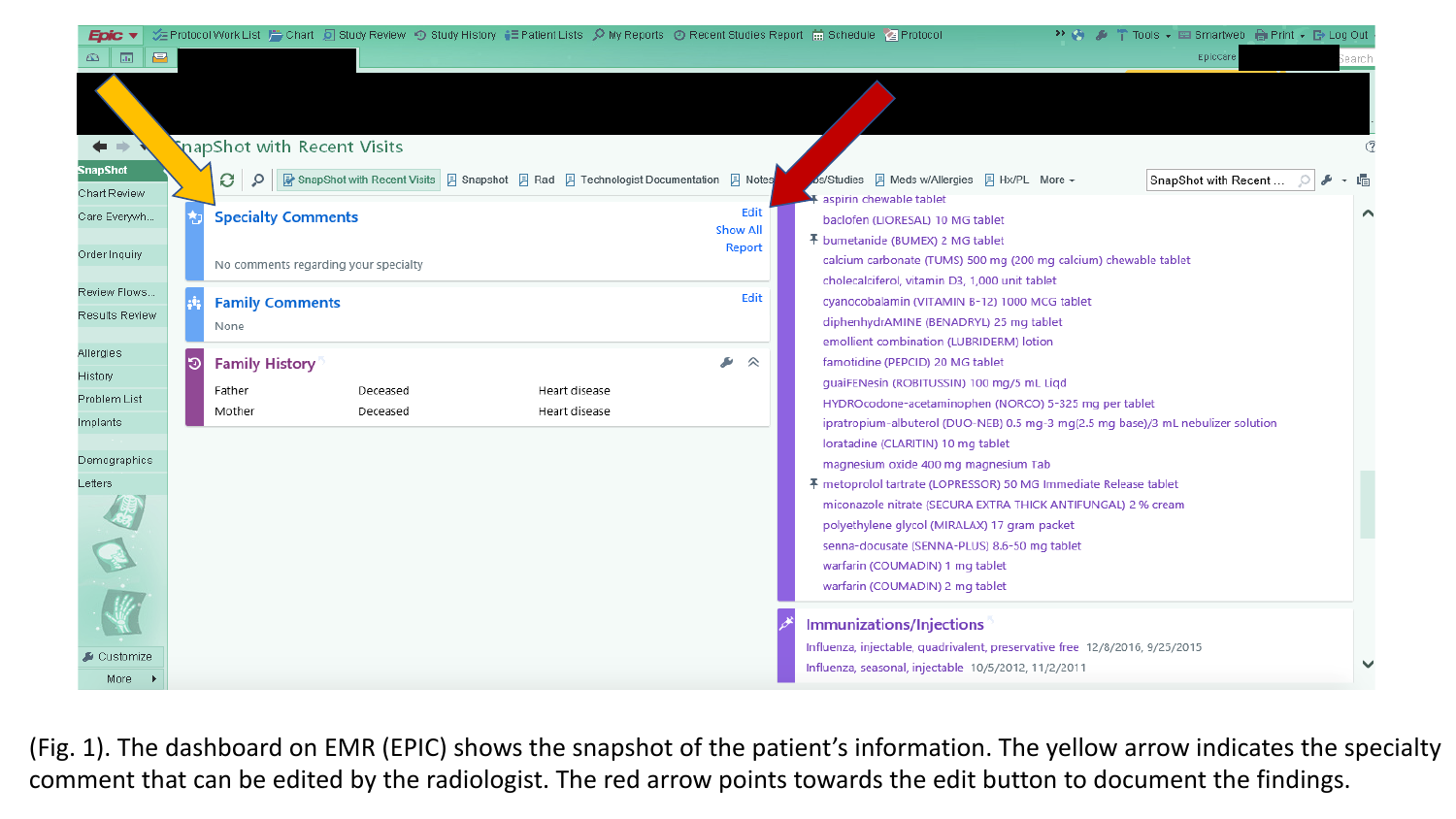#### Clinical History for a Radiologist- Quality improvement project

#### **Selection of cases:**

Outpatients adults with history of cancer for CT C/A/P.

#### **Components of history:**

- Include the type of cancer and year of diagnoses. If it was diagnosed with in a year, then mention the date.

- Status post surgery/ chemotherapy/ radiation dated (date when completed).

- Mention if currently on chemotherapy or radiation therapy (last radio/chemotherapy date).

- Other surgeries.

- Lastly mention why the current study is being done? For e.g. for annual follow up, rising tumor markers or new symptoms etc.

#### **Effective extraction of history from EMR charts:**

- Look at recent note from heme/onc or radiation oncologist.

- Look at recent note from department specialty of the cancer for which the study is being read.

- Look up prior reports to see if some one wrote better history as well as read previous imaging findings.

- Click on surgical history in any of the notes. - If interval surgery/procedure is done, then look for it on procedure log/procedure Result tab in top row.

- Path result available on AP tab in top row.

- Lab results are available through Result review in left hand column.

#### How to calculate time:

#### Without boxed history:

Start the stop watch on your smart phone as soon as you start looking for history in EPIC chart. Stop the timer when you are done. If you have to go back to EPIC to look for more information while dictating report, then add the additional time.

#### **Boxed history:**

Start the stop watch on your smart phone as soon as you start reading the boxed history. Stop the timer when you are done. If you have to go back to EPIC to look for more information while dictating report, then add the additional time.

#### Sample of a history:

Status post liver transplant for alcoholic cirrhosis with HCC diagnosed in 2007. Status post left adrenalectomy for mets in 2008. Recurrent HCC in the transplanted liver segment 7, status post TACE and SBRT radiation in 2008. Prostate carcinoma s/p brachytherapy 2004. Htn, aortic stenosis and ascending aortic aneurysm. Here for annual follow up for liver transplant.

Your help is greatly appreciated.

(Figure 2): Criteria for acquisition of patient's relevant clinical history.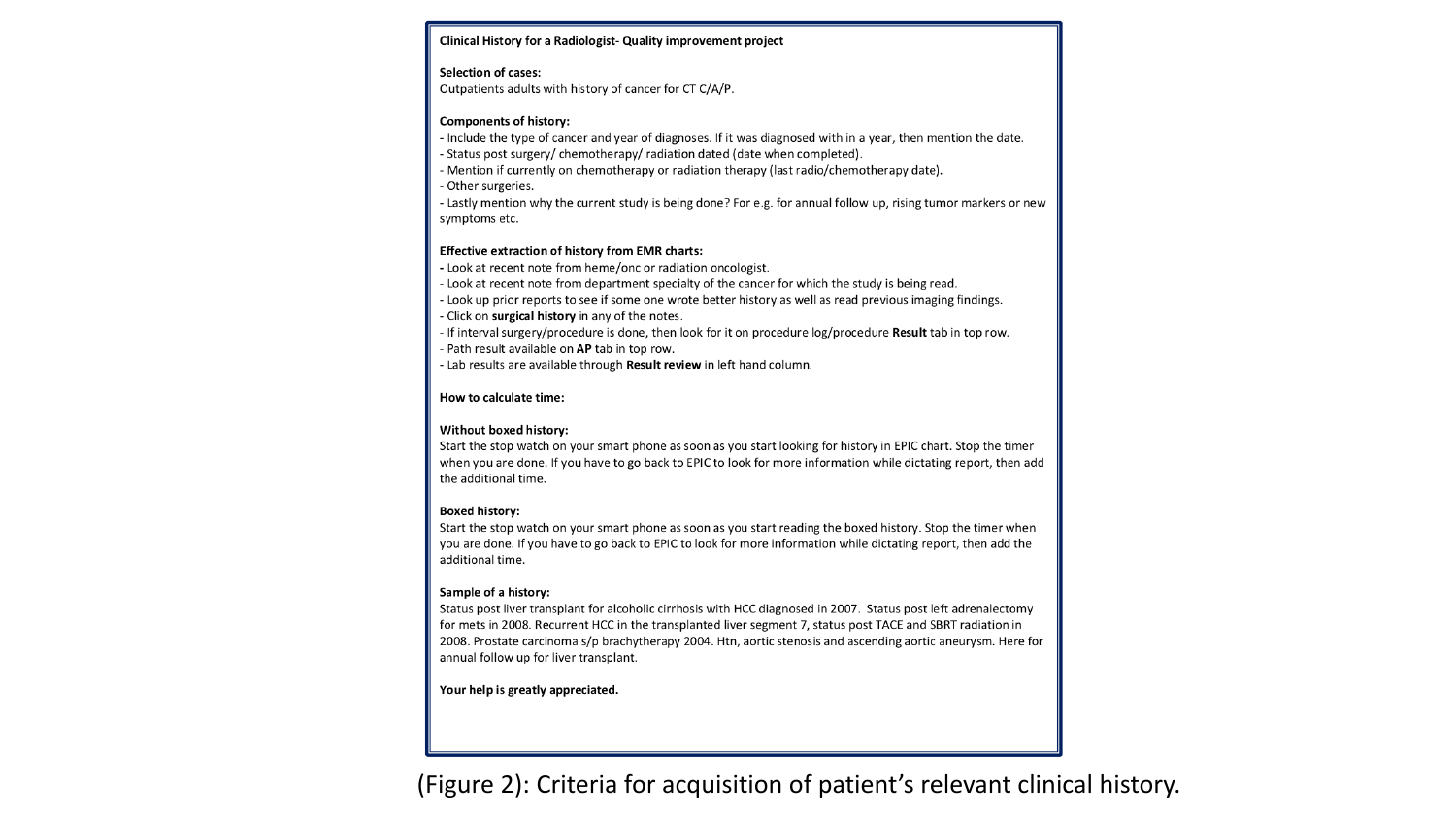| <b>Specialty Comments</b>                                                                                                                                                                                                                                                                                                                                                              |  |  |  |  |  |  |  |  |
|----------------------------------------------------------------------------------------------------------------------------------------------------------------------------------------------------------------------------------------------------------------------------------------------------------------------------------------------------------------------------------------|--|--|--|--|--|--|--|--|
| $\frac{ab\zeta}{2}$                                                                                                                                                                                                                                                                                                                                                                    |  |  |  |  |  |  |  |  |
| 68 yrs. old male. History of smoking, diagnosed with squamous cell carcinoma of right upper lobe<br>in 2016 status post right upper lobectomy and radiation therapy ended in 02/01/2017. Status right<br>adrenalectomy for metastatic lesion on 01/11/2018. Last CT chest dated 16/01/2019 showed stable<br>exam without recurrence. Now presenting with dysphagia for past 02 months. |  |  |  |  |  |  |  |  |
| Additional history of appendectomy 2009 and prostatectomy for prostate cancer in 2011.                                                                                                                                                                                                                                                                                                 |  |  |  |  |  |  |  |  |
|                                                                                                                                                                                                                                                                                                                                                                                        |  |  |  |  |  |  |  |  |
|                                                                                                                                                                                                                                                                                                                                                                                        |  |  |  |  |  |  |  |  |
|                                                                                                                                                                                                                                                                                                                                                                                        |  |  |  |  |  |  |  |  |
|                                                                                                                                                                                                                                                                                                                                                                                        |  |  |  |  |  |  |  |  |

(Fig. 3). Sample history of patient undergoing CT C/A/P with IV contrast.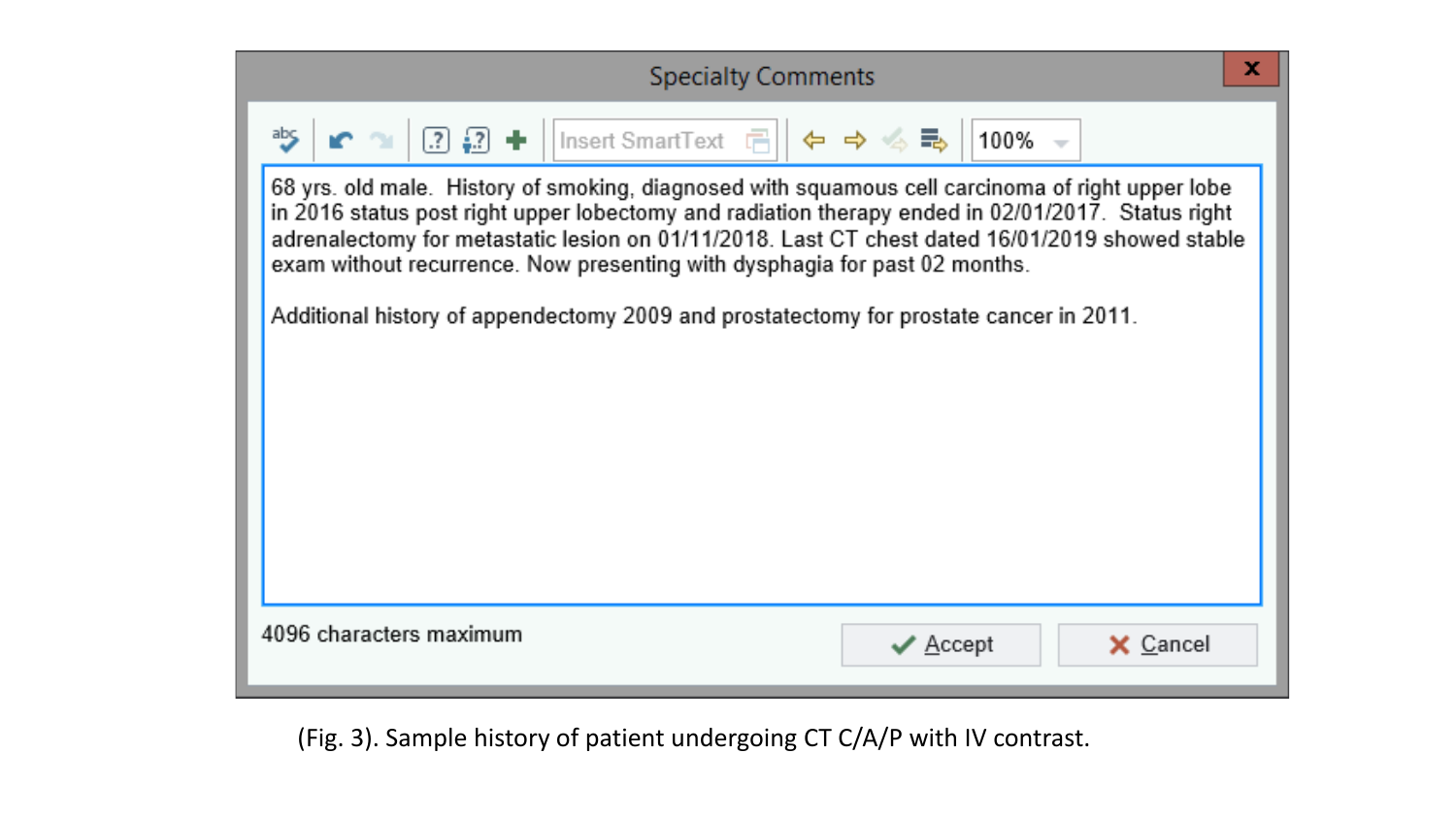# Results:

- A total of 85 cases were included in the study. Two reading radiologists provided the time for reading history from EMR labelled as without boxed history and reading from provided boxed history by another radiologist. 46 cases without boxed history and 41 with boxed history. 19 cases were included to document time taken to create the boxed history.
- Descriptive statistics, including means, medians and 95% confidence intervals for the means, were computed for the lookup times for cases with and without boxed history for each reader.
- The p-value and confidence interval for this statistic were obtained using the GLM procedure in SAS statistical software to fit an analysis-of-variance (ANOVA) model with test, history and their interaction included as predictors in the model. We used a significance level of alpha = 0.05 for testing. All tests and confidence intervals were two-sided.
- All the lookup times for reader 1 were higher when boxed history was present, compared to when it was not present. For reader 2, we saw that all but 3 of the cases without boxed history had longer look-up times (Table.1). For each reader, the lookup time for cases without box histories was significantly higher (each *p* < 0.0001), (Graph 1 and 2). Comparing the averages of the reader means with respect to history, the mean lookup times significantly differed by 1.46 minutes: 0.57 (with) versus 2.03 (without), *p* < 0.0001. The mean time for creating the boxed histories was 3.81 minutes [95% CI: 3.41, 4.21].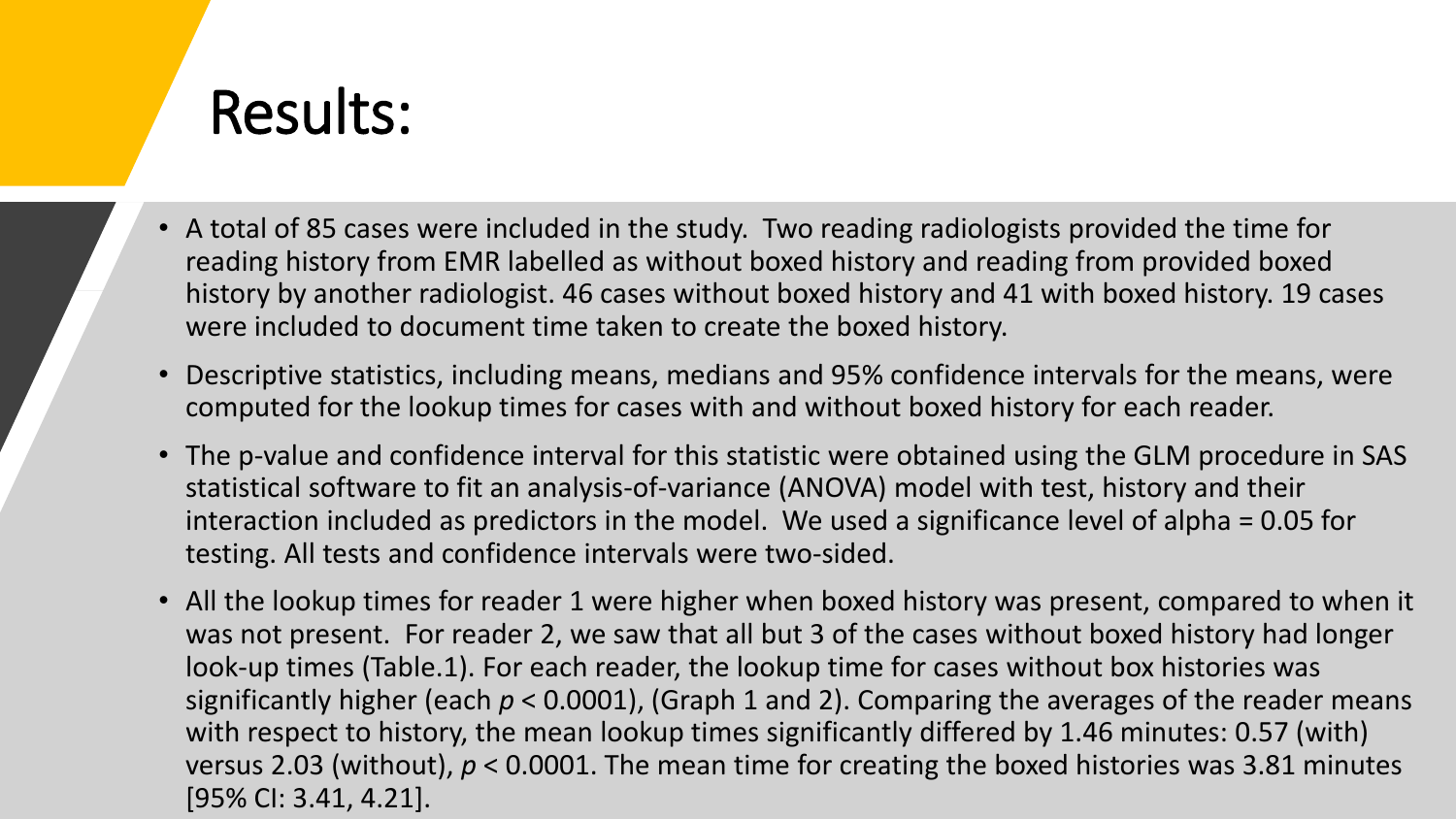| <b>Reader</b>  | <b>History</b>       | N  | <b>Mean reading time in</b><br>minutes and seconds<br>[CI] | <b>Median reading</b><br>time in minutes<br>and seconds | Difference in<br><b>History means</b><br>[CI] | p-value  |
|----------------|----------------------|----|------------------------------------------------------------|---------------------------------------------------------|-----------------------------------------------|----------|
| $\mathbf 1$    | Without<br>boxed     | 22 | $1.95$ [1.64, 2.26]                                        | 1.97                                                    | 1.56 [1.24, 1.88]                             | < 0.0001 |
|                | <b>With</b><br>boxed | 20 | $0.39$ [0.34, 0.44]                                        | 0.39                                                    |                                               |          |
| $\overline{2}$ | Without<br>boxed     | 24 | $2.11$ [1.71, 2.51]                                        | 1.93                                                    | 1.36 [0.94, 1.78]                             | < 0.0001 |
|                | <b>With</b><br>boxed | 19 | $0.76$ [0.61, 0.89]                                        | 0.72                                                    |                                               |          |

• Table 1: For each reader, the lookup time for cases without box histories was significantly higher than with boxed history (each *p* < 0.0001).

• N = number of cases; CI = 95% confidence interval; *p*-value is for testing if the difference in history means is zero.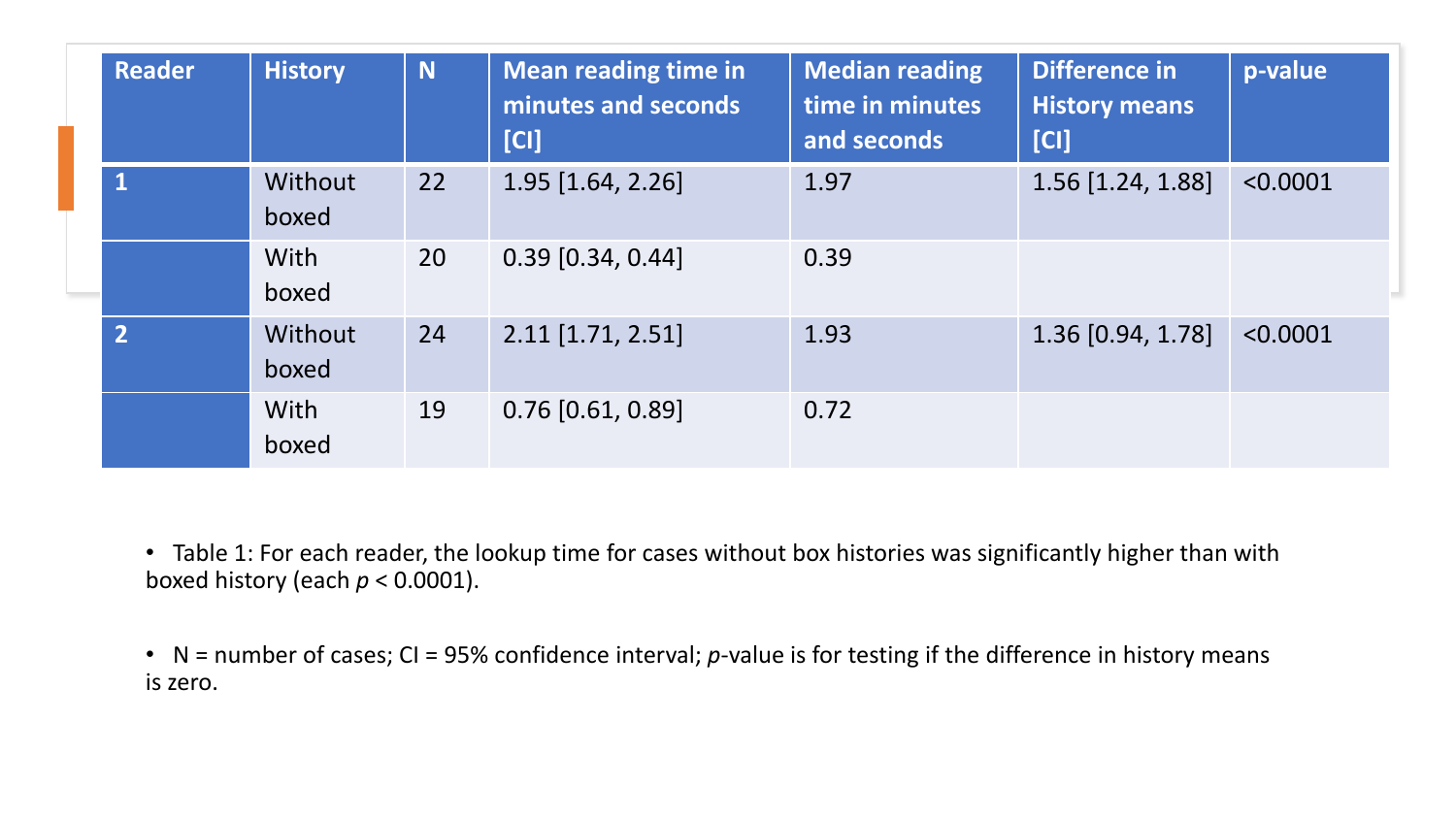

(Graph 2): Comparison of reader averaged lookup times